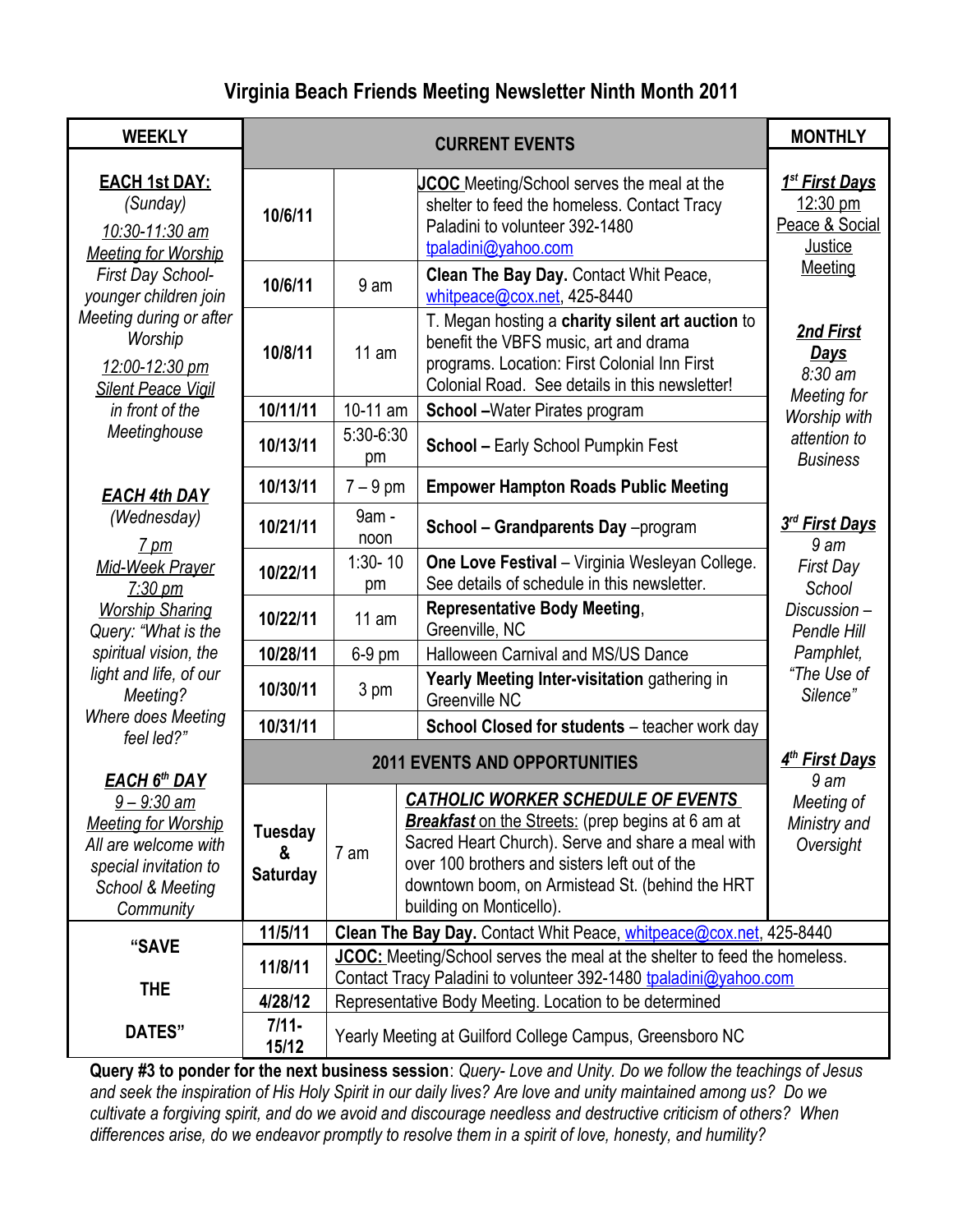*Query #2: Are we faithful in our attendance at meetings for worship and are we careful not to disturb the spirit of the meeting by our late arrival? Is our behavior therein that of open submission to God in silent communion?*

**Response:** We are grateful for this query as it reminds us to pay attention to being on time, to listen, to give thanks, and to being open to God's message. Every experience is an opportunity to be a Meeting for Worship.

#### **+++++++++++++++++++++++++++++++++++++++++++++++++++++++++++++++++++++++++++++++++++++**

# **Meeting for Worship with Attention to Business 9/11/2011**

**Meeting opened** with waiting worship with 19 members and attenders present.

**We read Query #2**: Are we faithful in our attendance at Meetings for Worship and are we careful not to disturb the spirit of the meeting by our late arrival? Is our behavior therein that of open submission to God in silent communion?

**Friends responded**: We are grateful for this query as it reminds us to pay attention to being on time, to listen, to give thanks, and to be open to God's message. Every experience is an opportunity to bring Meeting for Worship into the experience.

#### **Treasurer's Report**

Report of July activity presented to the Business Meeting Ninth month 2011 Summary income and expenses (excluding bequests and HRSD project)

|  |                 | $ 8th$ month | <b>YTD</b>  | <b>Budget for 2011</b> | YTD % actual vs. budget (should be 66%) |
|--|-----------------|--------------|-------------|------------------------|-----------------------------------------|
|  | <b>Income</b>   | ∥ \$1,998.54 | \$12.172.32 | \$24.513               | 50%                                     |
|  | <b>Expenses</b> | 155,732.89   | \$18.405.34 | \$24.400               | 70 %                                    |
|  | difference      | \$3,734.35   | \$6,233.02  |                        |                                         |

1. The table above shows that we are "short" over \$6000 year to date of donations to support the Meeting's budget for the year. The Meeting will need to consider what to do to make up this shortfall, but that discussion should be postponed until Friends have had another month or two to consider their personal contributions. There is ample money in our various accounts to meet our budget, so this isn't a "crisis".

1. Most "financial contributions" in the budget "expenses" category have been made. About \$5500 routine expenses remain to be spent this year: about \$5000 of that is building and grounds maintenance.

- 2. The details of income and expenses vs. budget are in a spread sheet report available by paper copy.
- 3. The treasurer worked with Nancy Craft to review the HRSD project income and expenses.
- 4. The investment committee planned meeting during eighth month was postponed due to hurricane Irene, and hasn't yet been rescheduled.
- 5. "Thank you" letters for donations were received from Pendle Hill (\$100), Earlham School of Religion (\$100), Quaker House (\$100), FCNL (\$200), AFSC (\$100), FWCC (\$125), VBFS golf (\$250).

A detailed budget spreadsheet is posted at the Meetinghouse.

Meeting would like B&F to form a plan for distributing the detailed monthly budget report by next MFB.

Meeting would like to thank Dave French for all his efforts in composing a thorough B&F report for us this month.

A special letter of thanks to the Lippincott family is being composed by Rebecca Mani and Louise Wilson for the earlier bequest.

## **Trustees Report/HRSD Committee**

The committee has met with the lawyers and an agreement has been made. An agreement between HRSD and the Meeting/School has been reached regarding the 42 inch sewer pipe that was installed across the middle of the Meeting property. The trustees, Robert Clapp, Nancy Craft and Houston Shirk are authorized to sign this agreement. The monetary settlement is a total of \$115,000. Previously we received \$18,875 (plus interest of \$67.73) leaving \$96,125.00 due to us minus expenses. We have already spent approximately \$9,000 in expenses. The attorney fees are \$32,041.67 (one/third of the settlement over the amount originally offered by HRSD). We anticipate receiving approximately \$59,000. In addition, we know of approximately \$4,000 yet to be billed.

The Meeting is aware that the HRSD project is complete and settlement has been reached. In order to receive the compensation, Joe Fiutko's name must be removed from the Trustees, leaving the three remaining trustees: Bob Clapp, Nancy Craft and Houston Shirk. Nancy Craft will work on the legality of having Joe's name removed. We would like to express our appreciation for all the hours of work Nancy Craft has dedicated to this project.

Meeting approves providing funds, possibly from the Lippincott bequest, to send Virginia Lockett to the Sixth World Conference of Friends in Kenya if she is still interested in attending.

#### **School Life:**

#### **Head of School Report to Meeting**

New teachers are Tyler Brown: IT and 4th, 5th, 6th grade PE; Melissa Sorce: Science and US PE and Susan Davidson: 4<sup>th</sup> and 5<sup>th</sup> grade. The negotiations with the Church are continuing about the Wilson Center rental.

## **Admissions:**

Enrollment continues to be below expectations but we are still hoping to reach our target.

We are receiving a fairly steady flow of inquiries and visits.

Grandparents' Day is the 21<sup>st</sup> of October and John Waller has been invited to be our guest of honor on that day.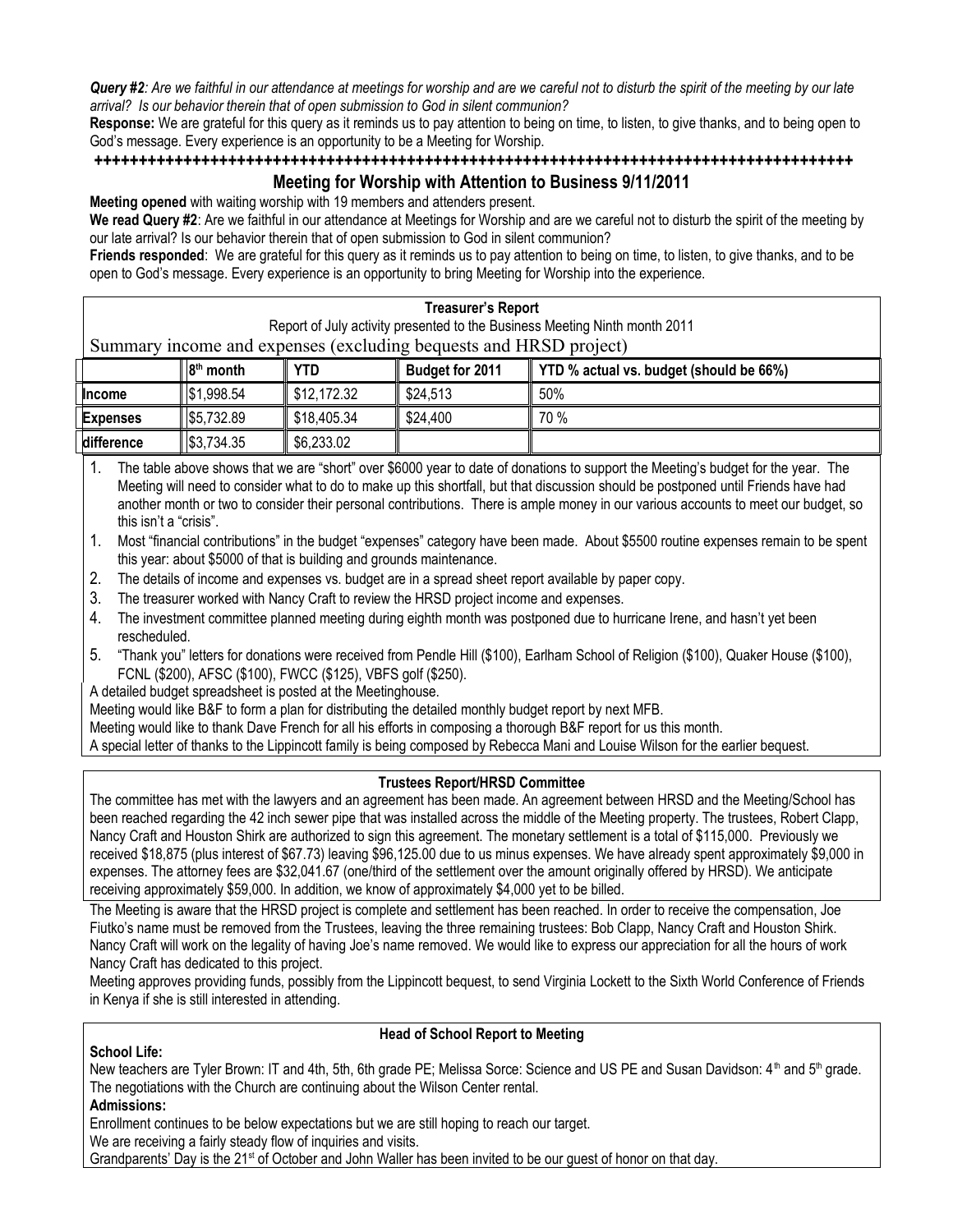Our first Open House will be on October 22<sup>nd.</sup>

## **Physical Plant/ Maintenance:**

Almost all of the major summer maintenance has been completed.

Middle School and Cottage have been repainted and their roofs repaired.

The Art room floor underwent major repairs and it is stable once more. There were termites and this problem has been dealt with.

The Breezeway/art room roof is the next major task and this should be finished by next week.

## **Development:**

Preparations are underway for our "Art for Art's Sake Auction." It will be held at First Colonial Inn on October 8th, 6-9 p.m. Artists may donate a piece of art by contacting [tmegan@friends-school.org](mailto:tmegan@friends-school.org), or bring your piece to the school office. Teacher Megan has tickets for the event.

# **School Events:**

Volley ball and Soccer seasons are underway. The school potluck picnic is this Thursday, September 15<sup>th</sup>.

Meeting has received a heartfelt letter from VBFS teachers, Megan Murphy, Lisa Edwards, Linda Serrette, and Barbara Kelly asking us to consider offering a scholarship to an 8th grade student, Haley Reeder. The letter stated that Haley has been a student at VBFS since third grade. Her family indicated at the end of last year that, due to severe financial constraints, she would not be able to return to complete her 8th grade year. Haley is an extremely intelligent African American student who is a gifted writer and an asset to her class. Haley has had many obstacles in her life but Friends School has provided an atmosphere in which she has blossomed. The teachers are extremely concerned that the transition to a different middle school would be very difficult for her. They sincerely feel that Haley needs to be at Friends School.

Meeting is taking the request for scholarship funds under prayerful consideration. B&F is requested to investigate the Lucy Stone bequest to see if it could be used for this purpose. Some donations have already been received for Haley, but approximately \$6,000 is still needed. Members and attenders are encouraged to contribute directly to the VBFS scholarship for Haley Reeder.

# **Building and Grounds Report - September 2011**

Full meeting minutes will be posted at the Meetinghouse for those interested in the details of completed and planned maintenance. Meeting agreed that the B&G's expenditure of \$1,050 for cleaning up after the storm should be paid from the reserve funds. FALL WORKDAY - OCT 29TH, 9-1 - This will be both an indoor and outdoor work day. Please mark your calendars! Many hands make light work.

# **The following committee activities were reported from Peace and Social Justice**.

# **Peace &Social Justice Report - September 3, 2011**

Several suggestions were made to address local homelessness. A list of churches that provide Winter Shelter will be obtained to see if we can assist one of them during their week-long shift housing and feeding homeless adults, which runs from October to April.

Member and attenders are invited to bring the following items to be taken to local homeless programs: backpacks, bikes, bike locks, blankets, socks, underwear, coats, shoes, scarves, food (for food pantry).

Rebecca will find out more information about how we might assist an organization of homeless people called "Hope in the Upper Room." She will also find out if VB recreation centers offer a discount to the homeless.

Paula will find out if Kim Williams, from the Catholic Worker, needs our help while her husband, Steve Baggarly, is in jail. Paula reported she recently got a letter from Steve and encouraged us to write him. See the Meeting bulletin board for his address.

We looked at items from the PACT website that we want to sell, along with the olive oil and olive oil soap, at Fair Trade. If we place the order by early November, Patricia Swan has agreed to pick them up for us when she visits family in DC.

Upcoming events include:

\* **Sept. 16 and 17**, Paula will be offering a workshop as a fundraiser for Steady Footsteps.

\* **Sept. 21**, UN International Day of Peace, 6:30pm to 8pm at Christ & St. Luke's church in Norfolk – the committee will have a table there at which we will sell olive oil,

\***Oct. 22, One Love** - volunteers are needed all day so contact Paula, Gwynne or Bob Y. if you can help out;

\* **Dec. 3 and 4,** Fair Trade Festival - We will have a table and sell fair trade items from Palestine and Vietnam and profits go to Steady Footsteps. Many volunteers are needed that weekend and a sign- up sheet will be sent at a later date.

\* **Nov. 11** -7:30 - 10:00p.m. was approved by Meeting for a Coffeehouse Fundraiser for Steady Footsteps – details to follow.

# **Membership**

The Meeting, based on the Clearness Committee recommendations, warmly welcomes Robert E. Young as a member of VBFM. The Meeting, based on the Clearness Committee recommendations, warmly welcomes William Charles Hall as a member of VBFM. A letter requesting membership for John F. Callan III (Jack) was read. Meeting approved a Clearness Committee consisting of: Bob Clapp, Bob Young (convener), Gillian Spencer and Pat Phelan Young.